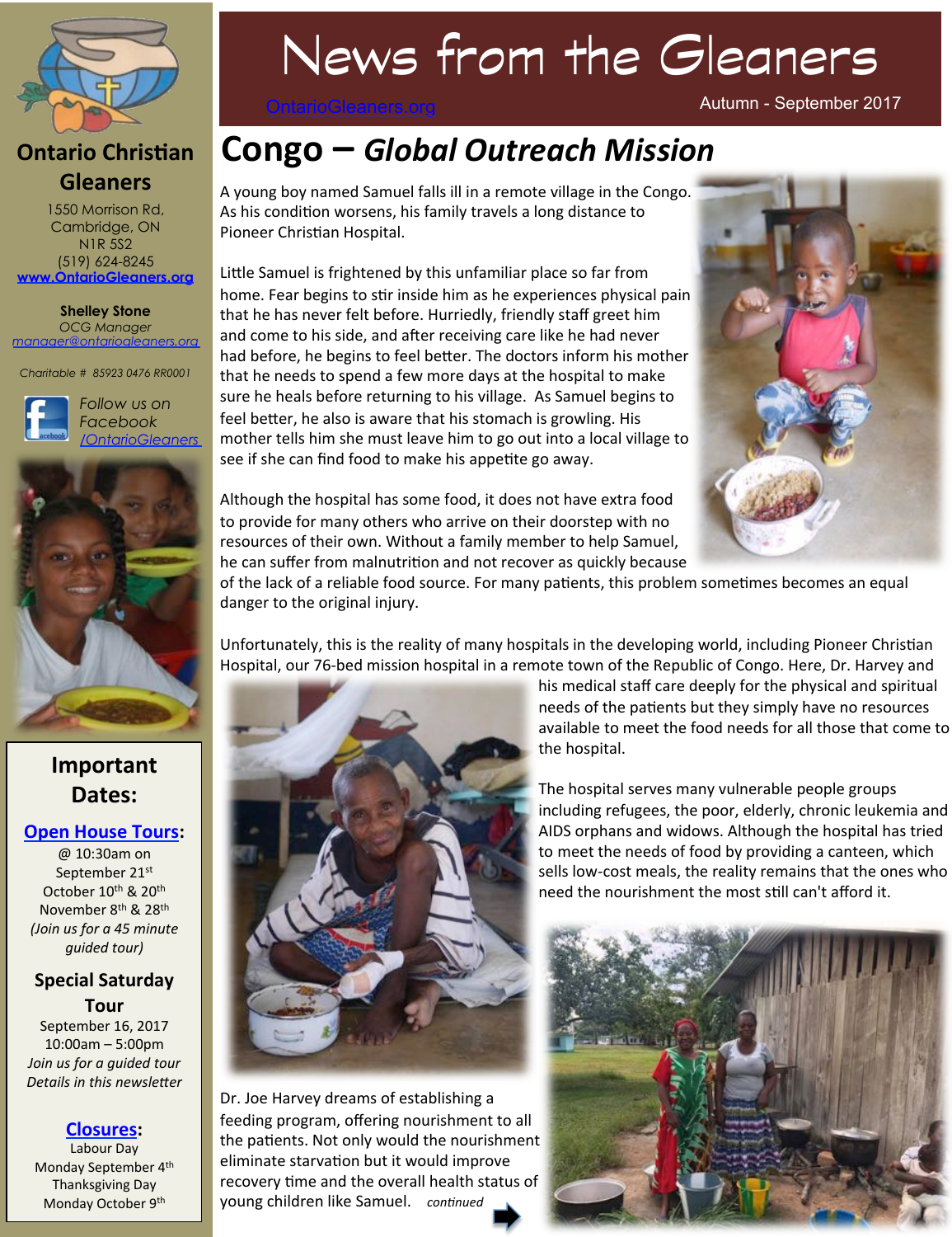

#### *(continued from front page)*

"What we need is food. It's that simple," says Dr. Harvey. "We have the facilities and the capacity to do this but what we need now is the food."

Gleaners and Global Outreach Mission have a history of partnership after the Ebola outbreak in West Africa. The partnership came together to bridge this gap in resources. We

have developed a meal plan for the hospital that would offer patients nourishment at no cost to them. Leadership at the hospital is eager to get a garden underway. Not only will a garden provide an example of sustainable agriculture to the community, but also it would provide nourishing food to the patients at the hospital. The food donated by the Gleaners has provided that much needed support to bring us to our first season of harvest!

#### **Distribution Stats to date in 2017...**

 $\triangleright$  Sent out

- § 4.7 million servings of vegetable mix (44,891kg)
- § 1239kg of dried apples
- 1066kg of other dried products
- $\triangleright$  Sent to
	- 17 different countries around the world

 $\triangleright$  Sent by

• 26 mission groups/organizations

Dennis R Campbell  *VP Development https://missiongo.org* 











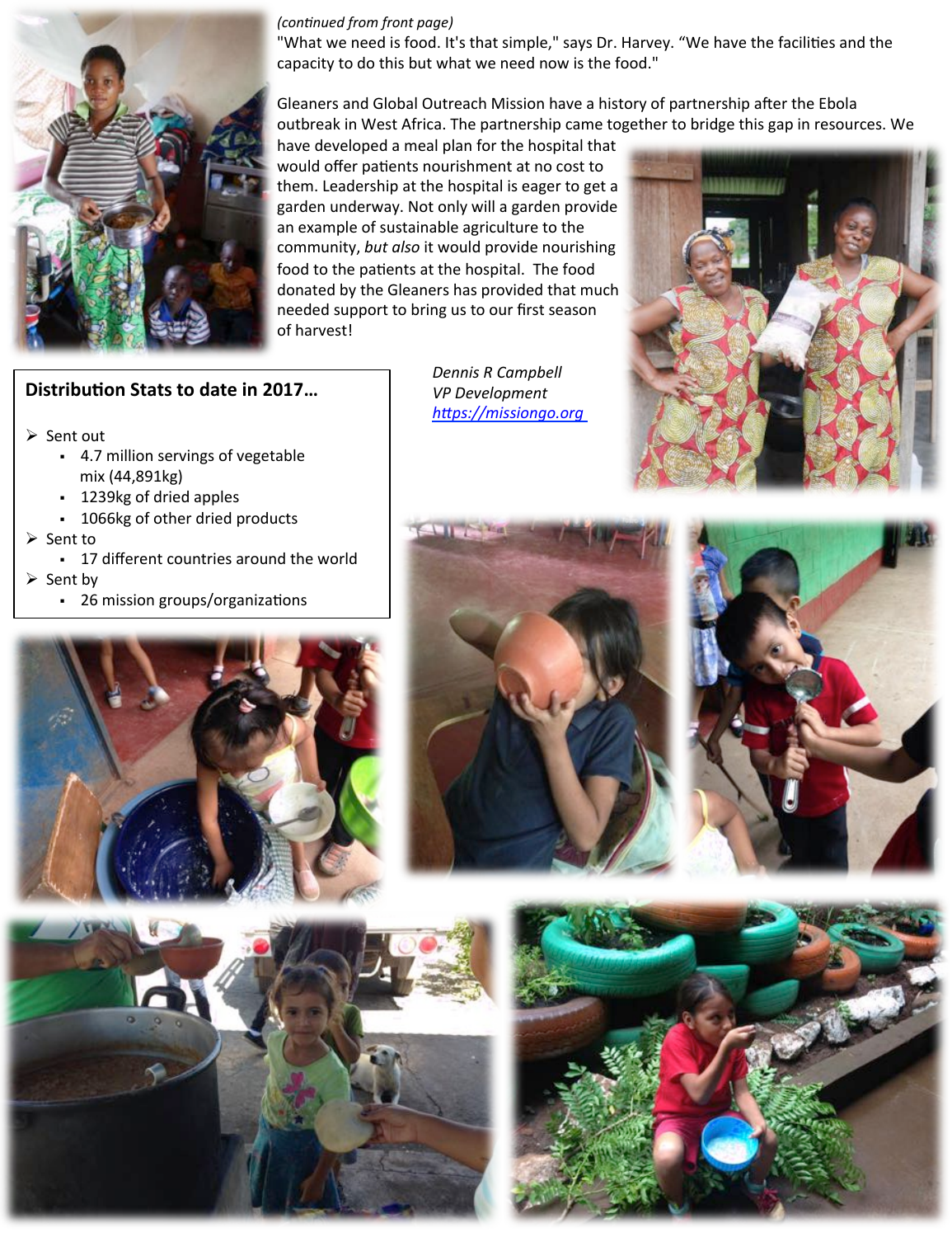Two years ago, we had a presentation at our church about the Gleaners.<br>
Cure pastor was presenting the Biblical story of Ruth. Wayne, from the<br>
Gleaners, and his wife shared what gleaning meant, and connected it to<br>
the On Our pastor was presenting the Biblical story of Ruth. Wayne, from the Gleaners, and his wife shared what gleaning meant, and connected it to the Ontario Christian Gleaners. They showed the congregation pictures from the Gleaners, then gave us an opportunity to ask questions. We were very impressed with the presentation, and we knew this particular ministry would interest us as it appeared to be very worthwhile and hands-on. 

Our family then became interested in visiting this organization and to also volunteer. It was about a half hour drive from our place, so when our holidays started we decided to check it out. We were very impressed with our visit. The set up of the facility was impressive, a very informative tour was given by Shelley, and the volunteers appeared to be enjoying themselves as they prepared the food. The volunteers were



a variety of ages and it touched our family to see people in their 90's volunteering their time to help out the less fortunate. Seeing the actual soup bag that could feed a hundred people was very eye-opening. The volunteers were actually a part of the whole process to get the food to the people that so desperately needed it. We were also touched at how friendly and helpful the volunteers and staff were.

Our young adult children also like being part of this ministry, seeing how they can directly impact the lives of other people in a positive manner. They have also enjoyed interacting with people of all ages. Having Shelley and Elaine present updates as to where the food is going, and other updates associated with this ministry, has also helped the volunteers

have a better understanding of the mission of the Gleaners. The scriptures and prayers shared also connect us to our Creator who is the One that provides us with the necessities of life, who loves and cares for each individual on this earth, and enables us to help out others who are in an unfortunate situation. Having a break with tasty treats and fellowship further binds the volunteers and makes for a very familial environment. We are very happy to be part of an organization that has a love for God and for the people He created.

- Charlene, Gord, Zachary, Rachel, and Lucas Hartley

To schedule a tour or presentation or for more info contact *gleanerspromo@gmail.com or check out our website*  www.OntarioGleaners.org (What's Happening)





# **Bike or Walk For Refuge Join the Gleaners Team!**

When: Saturday September 30, 2017

**What:** 5km walk 10km, 25km or 50km ride Raise funds for organizations supporting the displaced, vulnerable & exploited

**Where:** Hamilton, Kitchener, Elmira, Niagara, London... All across the country!!

**Who:** You! And anyone else from 1 - 101

How: Come Ride or Walk with us! Create a team or join one of our existing teams

> *Help* us create awareness and raise funds for the Gleaners in 2017!!

For more information visit OntarioGleaners.org *(What's Happening/Events), email gleanerspromo@gmail.com or call 519-624-8245*